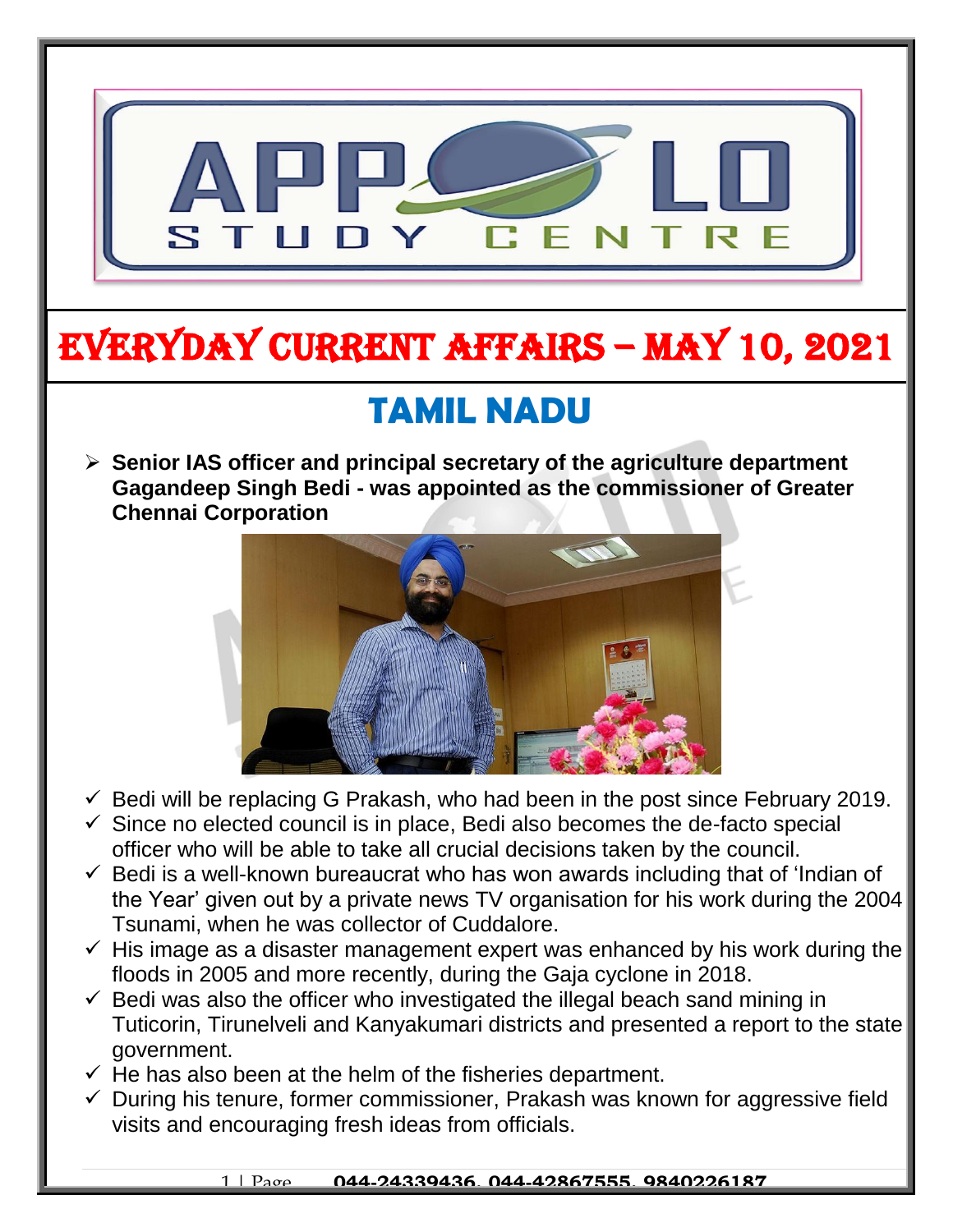- $\checkmark$  GCC's social media accounts were revamped and ideas such as corona monitoring app and home quarantine monitoring system were developed by the GCC under the former commissioner.
- $\checkmark$  The development of 'green cover' in Chennai received a fillip under his tenure with waste lands converted into Miyawaki forests.

### **STATES**

 **On May 9, five-time MLA Himanta Biswa Sarma was named Assam's 15th chief minister** 



- $\checkmark$  The 52-year-old former Supreme Court advocate Sarma will replace the incumbent Sarbananda Sonowal
- $\checkmark$  Sarma quit Congress in 2015 to join BJP after a succession rift with his mentor and then CM Tarun Gogoi
- $\checkmark$  His elevation is seen as an acknowledgement of his contribution towards BJP's growth in Assam and the northeast
- $\checkmark$  Sarma will be the state's first chief minister from the Brahmin community
- $\checkmark$  He is the only one from lower Assam to get the top post since the late Bhumidhar Barman of Congress was CM for a brief period in 1996 following Hiteswar Saikia's death.
- $\checkmark$  The selection of Sarma as the new leader of the BJP legislature group was announced by Union agriculture minister Narendra Singh Tomar.
- $\checkmark$  Sarma is likely to take oath on May 10 along with his small team
- **The Telangana Government - recently imposed a total ban on a controversial herbicide, Glyphosate.**
- $\checkmark$  The Glyphosate, which is carcinogenic, is usually used to kill weeds in cotton farms.
- $\checkmark$  Also, it is being banned to control the illegal cultivation of HTBt cotton.
- $\checkmark$  The normal cotton cannot withstand Glyphosate, while HTBt cotton can withstand it.
- $\checkmark$  Glyphosate is absorbed through plant leaves and minimally absorbed by roots.
- $\checkmark$  Around eight to ten lakh acres of land in Telangana are under herbicide tolerant HTBt cotton.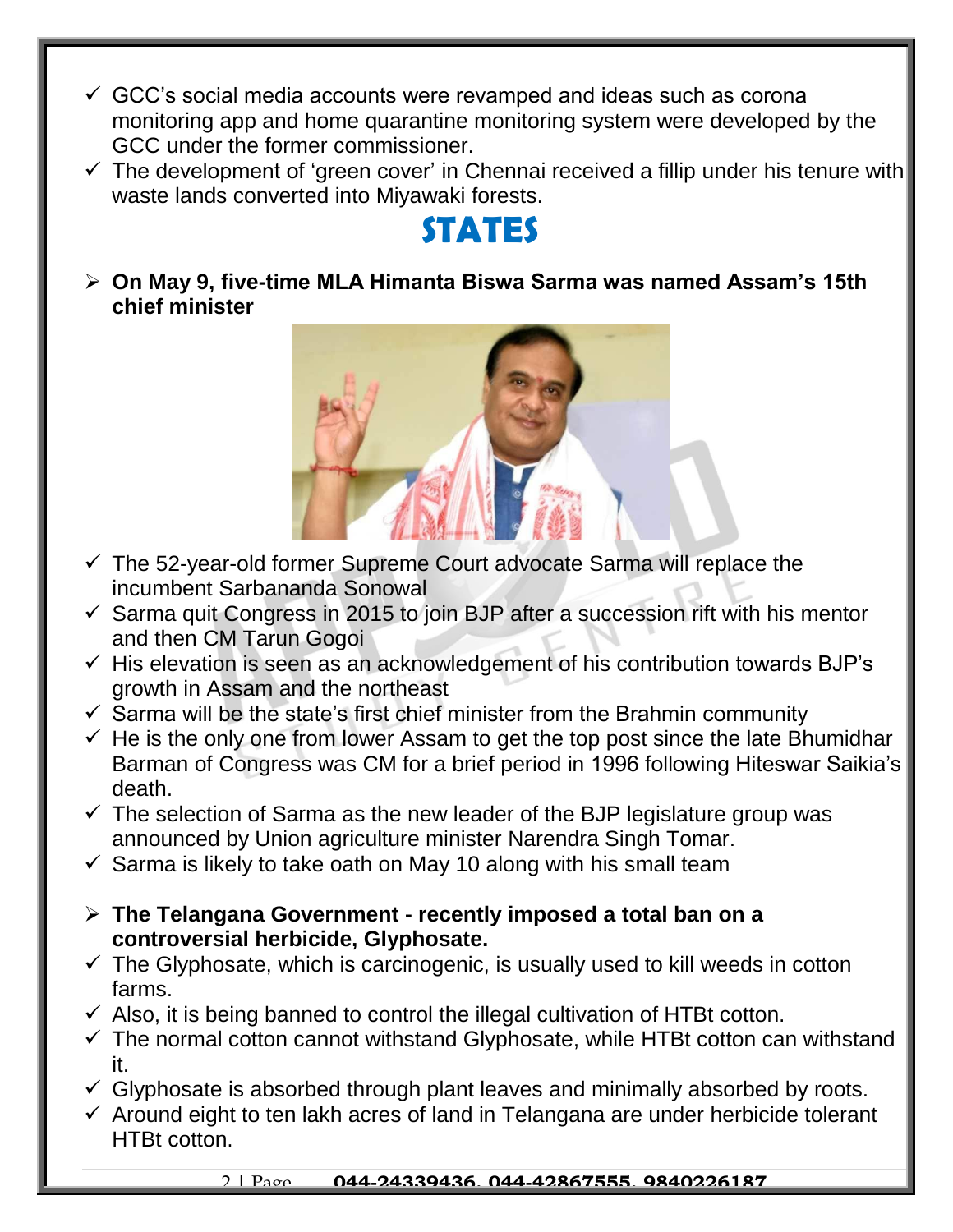- $\checkmark$  The Genetic Appraisal Engineering Committee (GEAC) has not yet approved HTBt cotton.
- The Glyphosate enters into food and water and causes chronic **k**idney diseases in humans.
- $\checkmark$  It is also used as crop desiccant just before harvest.
- $\checkmark$  The crop desiccants kill out leaves allowing the plants to dry quickly and evenly from environmental conditions.
- $\checkmark$  In 2018 and 2019, the Telangana Government had put restrictions on the sale of Glyphosate to curb the illegal use of herbicide-tolerant BT cotton.
- $\checkmark$  In spite of the restrictions, the usage did not stop.
- $\checkmark$  A significant number of farmers in Andhra Pradesh, Gujarat have cultivated HTBt cotton in 2020-21.
- $\checkmark$  At present, more than 50% of the total area of cotton under cultivation in India is HTBt.
- $\checkmark$  Among other states, Kerala has also imposed ban on Glyphosate.
- $\checkmark$  However, the Glyphosate is still allowed to be used in tea plantations and in noncrop areas.
- $\checkmark$  In 2015, World Health Organisation classified Glyphosate under Category 2A, that is, a "Probably Carcinogenic in Humans".

### **NATIONAL**

- **NLC India Limited - has proposed to set up pressure swing medical oxygen plants at nine locations in the country within a month and has floated tenders for it.**
- $\checkmark$  The locations include its project sites at Neyveli and Tuticorin in Tamil Nadu
- $\checkmark$  The company proposed the projects following a direction from Union coal minister Prahlad Joshi to set up oxygen plants to meet the rising demand for medical oxygen in hospitals across the country to treat Covid-19 patients.
- The company will install two plants at a cost of ₹25 lakh to ₹30 lakh at NLCIL hospital at Neyveli and another three plants at a cost of almost Rs 70 lakh at government general hospitals identified by the government in Chennai.
- $\checkmark$  The company will also install three plants each in Rajasthan and Uttar Pradesh.

## **INTERNATIONAL**

- **Remnants of China's biggest rocket, Long March 5B - landed in the Indian Ocean on May 9**
- $\checkmark$  Most of its components were burnt up and destroyed upon re-entry into the atmosphere
- $\checkmark$  As per the coordinates cited by the China Manned Space Engineering Office, the point of impact in the Indian Ocean is at the west of the Maldives archipelago.
- $\checkmark$  Debris from the Long March 5B has been in the sky since it blasted off from China's Hainan island on April 29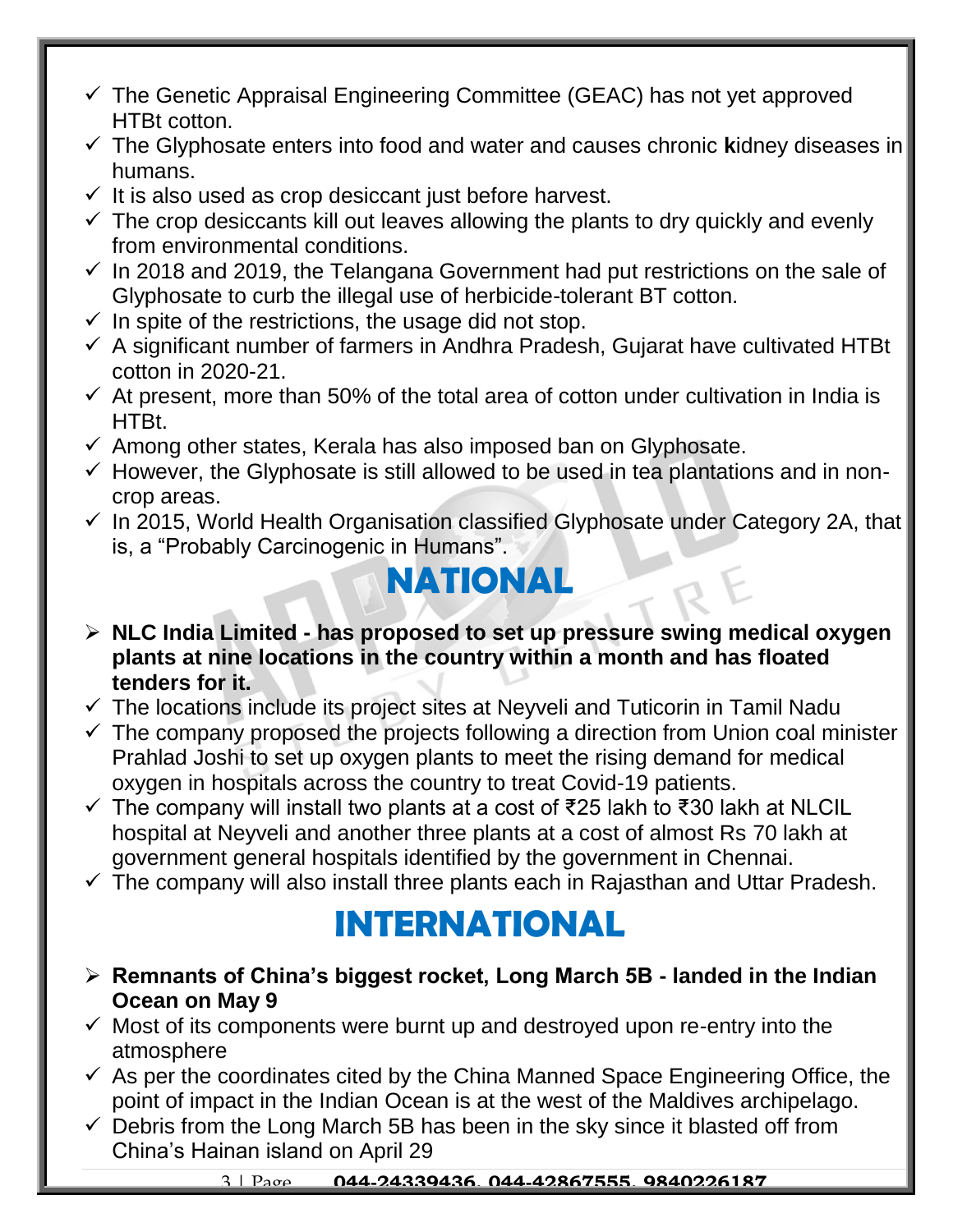- $\checkmark$  The track of the falling rocket couldn't be predicted for days.
- $\checkmark$  The rocket carried the Tianhe core module of China space station
- $\checkmark$  The Tianhe core module weighed 22.5 tonnes, one of the heaviest space modules
- $\checkmark$  The US Space Command confirmed the re-entry of the rocket over the Arabian Peninsula.
- $\checkmark$  The Long March was the second deployment of the 5B variant since its maiden flight in May 2020.
- $\checkmark$  Last year, pieces from the first Long March 5B fell on Ivory Coast, damaging several buildings.

#### **AWARDS**

 **The Japanese Government - recently awarded the "Order of Rising Sun" to a Bengaluru based Japanese teacher, Shyamala Ganesh.**



- $\checkmark$  Shyamala is a Japanese teacher at the Septuagenarian institution and also at the Ohara School of Ikebana in RT Nagar, Bengaluru.
- $\checkmark$  Ikebana is Japanese art of flower arrangement.
- $\checkmark$  Shyamala along with her husband Ganesh started a Japanese language school in 1983 in Bengaluru.
- $\checkmark$  The Order of Rising Sun award is presented by the Emperor of Japan.
- $\checkmark$  The award is presented to those who have made distinguished achievements in promotion of Japanese culture, achievements in international relations, advancements in their field and conservation of environment.
- $\checkmark$  It was also awarded for exemplary military service before World War II.
- $\checkmark$  It is the third highest award presented by the Japanese Government.
- $\checkmark$  Since 1981, the award is also presented to non-Japanese personalities and women were first awarded in 2003

### **OBITUARY**

 **Renowned sculptor, Rajya Sabha member and Padma Vibhushan awardee Raghunath Mohapatra (78 years) died of Covid-19 at Odisha on May 9**.